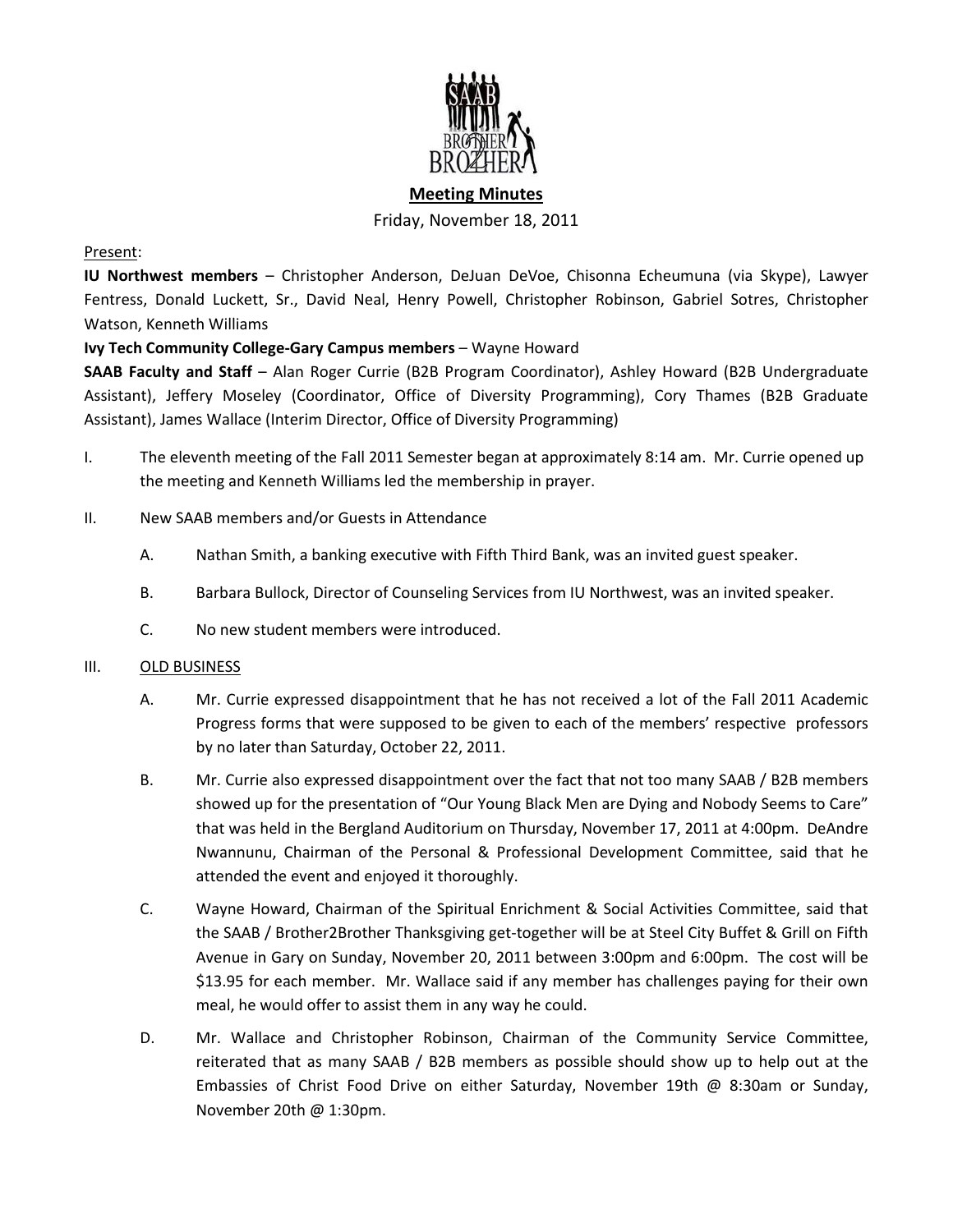E. Mr. Wallace again encouraged the members to start preparing a 30-45 minute presentation for when they visit Lew Wallace and speak to the middle school and high school students there. Possible dates for presentations right now are Monday, November 28, 2011 and Wednesday, January 4, 2012.

Mr. Wallace admonished the membership to get busy on developing presentations for efforts in going to Lew Wallace High School.

Mr. Currie stated that this would be great practice for the membership. It was also stated that studies have shown that people are more afraid of public speaking than death, meaning if you are able to overcome public speaking you are definitely on your way to success

F. Mr. Wallace encouraged all of the SAAB / B2B members to go on the internet and obtain a copy of their credit report. Mr. Currie said that a free copy was available from sites like "annualcreditreport.com" and "freecreditreport.com". Credit Expert Darrolyn Sharp is scheduled to speak to the membership sometime during the Spring 2012 semester.

## IV. NEW BUSINESS

- A. Nathan Smith, a banking executive for Fifth Third Bank, made a presentation to the membership about savings accounts, personal checking accounts, and other products and services his bank offers. Mr. Smith answered questions from the membership related to credit ratings and other money and banking-related issues.
- B. Ms. Bullock, Director of Counseling Services, addressed the membership and spoke about what she does in her role as a psychological counselor to assist undergraduate and graduate students who are enrolled in courses on the campus of IU Northwest.
- C. Christopher Robinson presided over the meeting in the absence of Vice-President Roy Lee Cast, Jr. Christopher said he was excited to be leading the meeting and excited to be both a college student and a member of the Brother2Brother organization.

Christopher Anderson, the Co-Chairman of the Personal & Professional Development Committee, said that he and Christopher Robinson were planning a workshop on how to dress, how to choose business attire, and how to tie a dress tie

- D. Lawyer Fentress, Co-Chairman of the Membership & Public Relations Committee, said that his committee did not have any plans for any more events during the Fall 2011 semester, but that he and Jose Meza, Chairman of the Membership & Public Relations Committee, are always actively looking to recruit new and additional student members.
- E. SAAB / B2B member Henry Powell presented a test that was suggested to him from the Office of Career Services that could be given during a presentation at local schools that would help students determine what they are mostly likely to do in a career.

Mr. Currie told the membership that they should not need a test to determine what they want to do career-wise. Mr. Currie said that one of the best ways to determine your true passion in life is to ask yourself, "What would I be motivated to do on a weekly basis, even if I was not earning any money for it?" Mr. Currie said knowing what you would do for free helps you identify your passions.